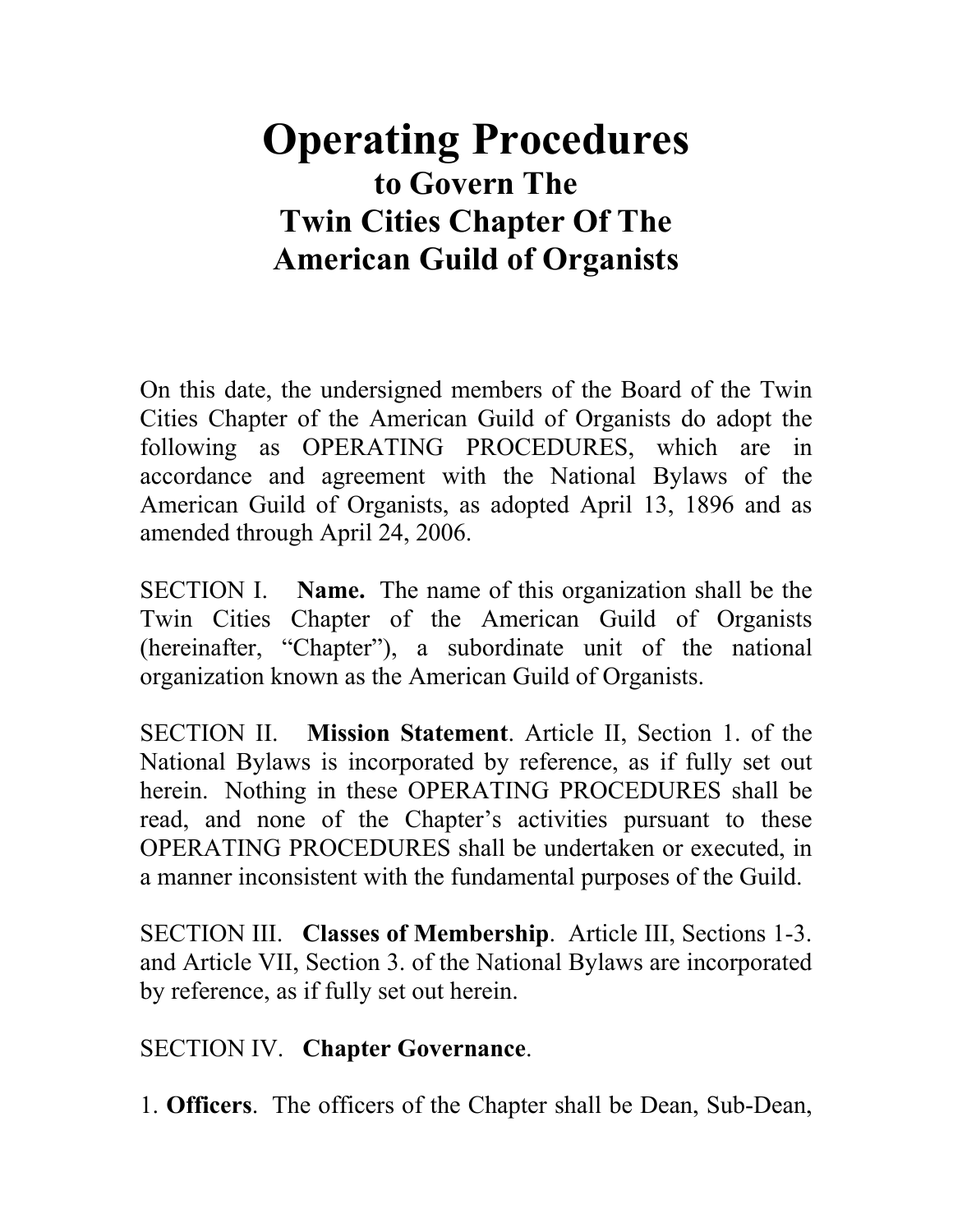Secretary, and Treasurer. Nine (9) members of the Chapter shall be elected to the Board, according to the provisions of Section VI.3 below.

2. **Duties of the Dean.** The Dean shall be the chief executive officer of the Chapter, and as such shall have the following duties and responsibilities:

- a. Preside at all meetings of the Chapter and Board at which he/she may be present;
- b. Nominate the Chairs of all standing committees for appointment by the Board;
- c. Nominate, for appointment by the Board, a person or persons to fill vacancies that may occur as the result of death, resignation, incapacity, removal or disqualification of any officer or duly elected member of the Board;
- d. Create committees with the approval of the Board and correlate the work of the officers and standing committees;
- e. Serve as ex officio member of all committees, excluding the Nominating Committee;
- f. Submit reports at general meetings of the Chapter, covering such matters and making such recommendations as the Dean feels should be brought to the attention or consideration of the members of the Chapter;
- g. Carry into effect all directions and resolutions of the Chapter and Board and make such other reports to the Chapter and Board that the Dean shall deem necessary, or that may be required by the policies of the Chapter or Board;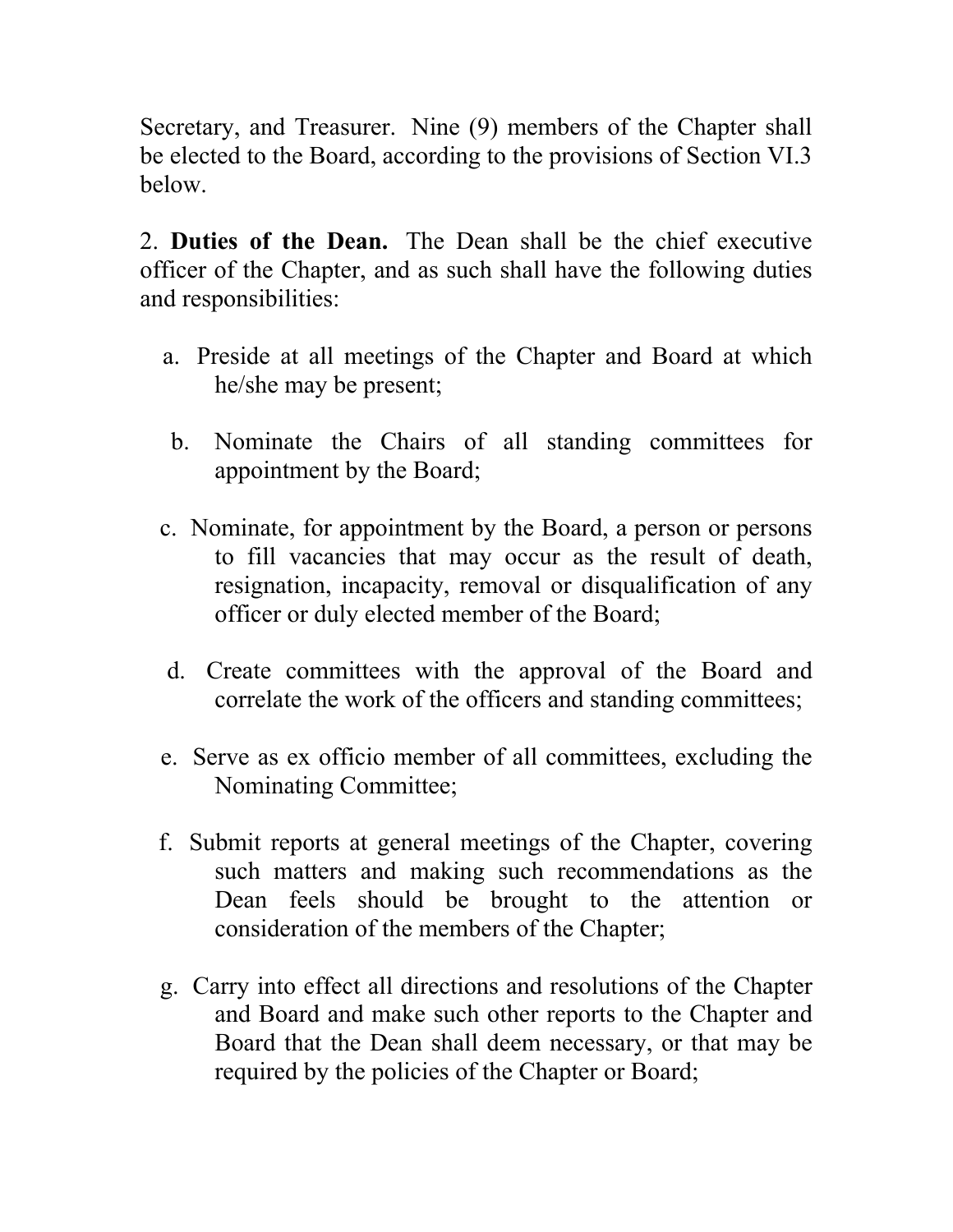- h. Sign and countersign all contracts and other instruments for and in behalf of the Chapter pertaining to usual, regular and ordinary affairs of the Chapter, as may be authorized by the Board;
- i. Serve as primary Chapter liaison with the District Convener, Regional Coordinator for Professional Development, Regional Coordinator for Education, Regional Councilor and Executive Director of the Guild;
	- j. Remain in office for a term of one (1) year, with the possibility of re-election;

 k. Oversee production of the Chapter newsletter (PIPENOTES);

- l. Ensure that appropriate materials e.g. Board minutes, financial statements, PIPENOTES, and programs are annually archived;
- m. Perform such other duties as are incidental to the execution of this office or that may be required by the Board.

3. **Duties of the Sub-Dean.** The Sub-Dean, in the absence of the Dean of the Chapter, shall exercise all the powers and perform all the duties of the Dean of the Chapter. The Sub-Dean will serve as Chair of the Program Committee (see Section VIII, 1,g,ix) and as such be responsible for the planning and execution of the Chapter's program events. The Sub-Dean shall remain in office for a term of one (1) year, with the possibility of re-election. The Sub-Dean shall perform such other duties as are incidental to the execution of this office or that may be required by the Board. In case of the Dean's resignation or death, the Sub-Dean will succeed to the office of Dean.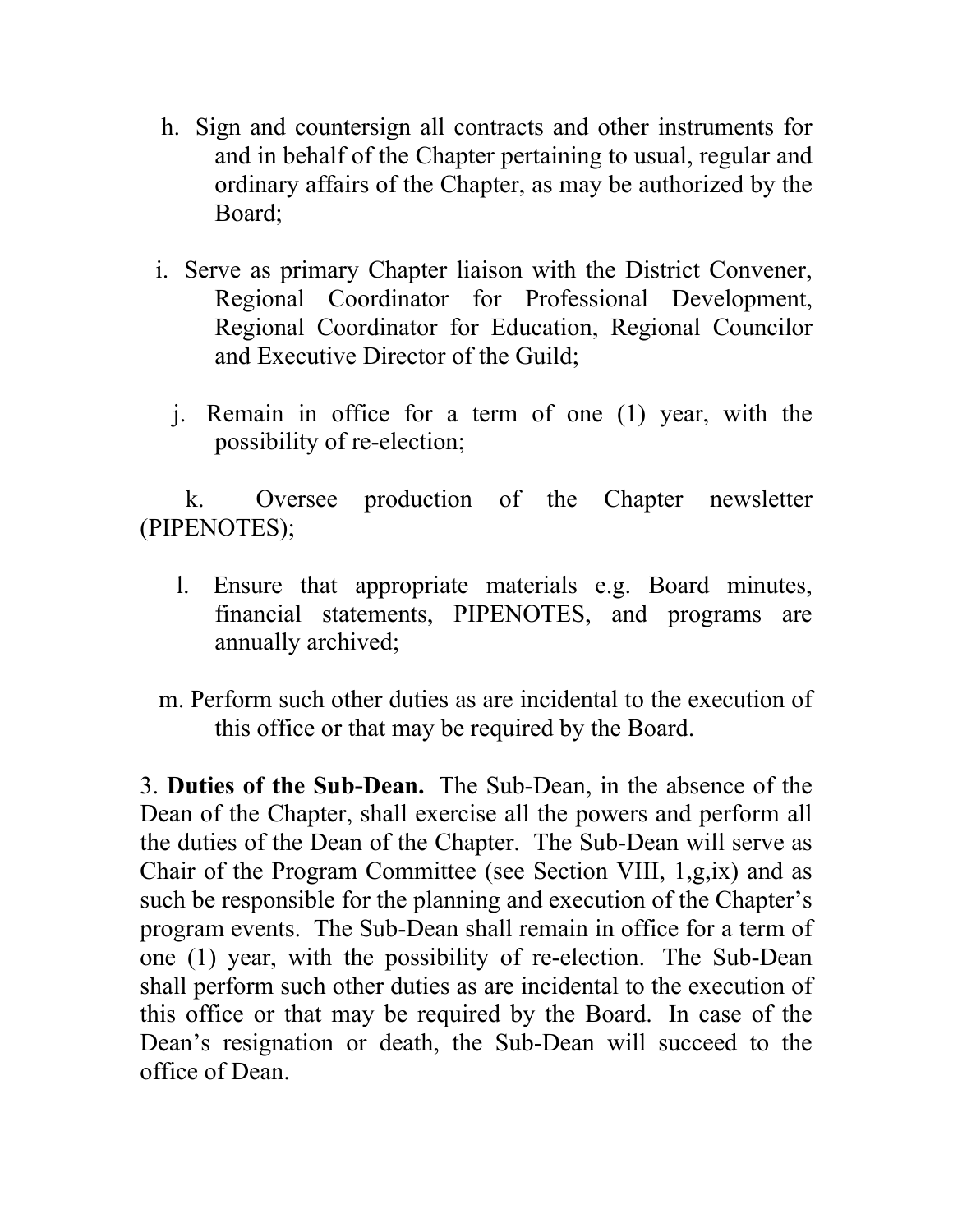4. **Duties of the Secretary**. The Secretary shall keep record books belonging to the Chapter and have custody of the minutes of the meetings of the Board and general meetings of the Chapter. Such minutes of the Board are to include the names of those members who are present and absent. The Secretary shall issue notices for all meetings of the Board. The Secretary shall make such reports and perform such other duties as are incidental to the execution of this office or that may be required by the Board.

5. **Duties of the Treasurer**. The treasurer shall be custodian of all financial records of the Chapter, and as such, shall have the following duties and responsibilities:

 a. Supervise and have custody of all financial records of the Chapter and keep full and accurate accounts of the receipts and disbursements of the Chapter. These shall include:

i. Assets, liabilities and fund balances;

- ii Revenue and operating expenses;
- iii All other financial records and documents deemed necessary by the Board;
- b. Cause all monies and credits to be deposited in the name and to the credit of the Chapter in such accounts and depositories as may be designated by the Board;
- c. Send to National Headquarters the portion of membership dues required, according to the current dues structure of the American Guild of Organists as approved by National Council;
- d. Disburse, or supervise the disbursement of, all other funds of the Chapter, in accordance with the authority granted by the Board, taking proper vouchers to correspond to the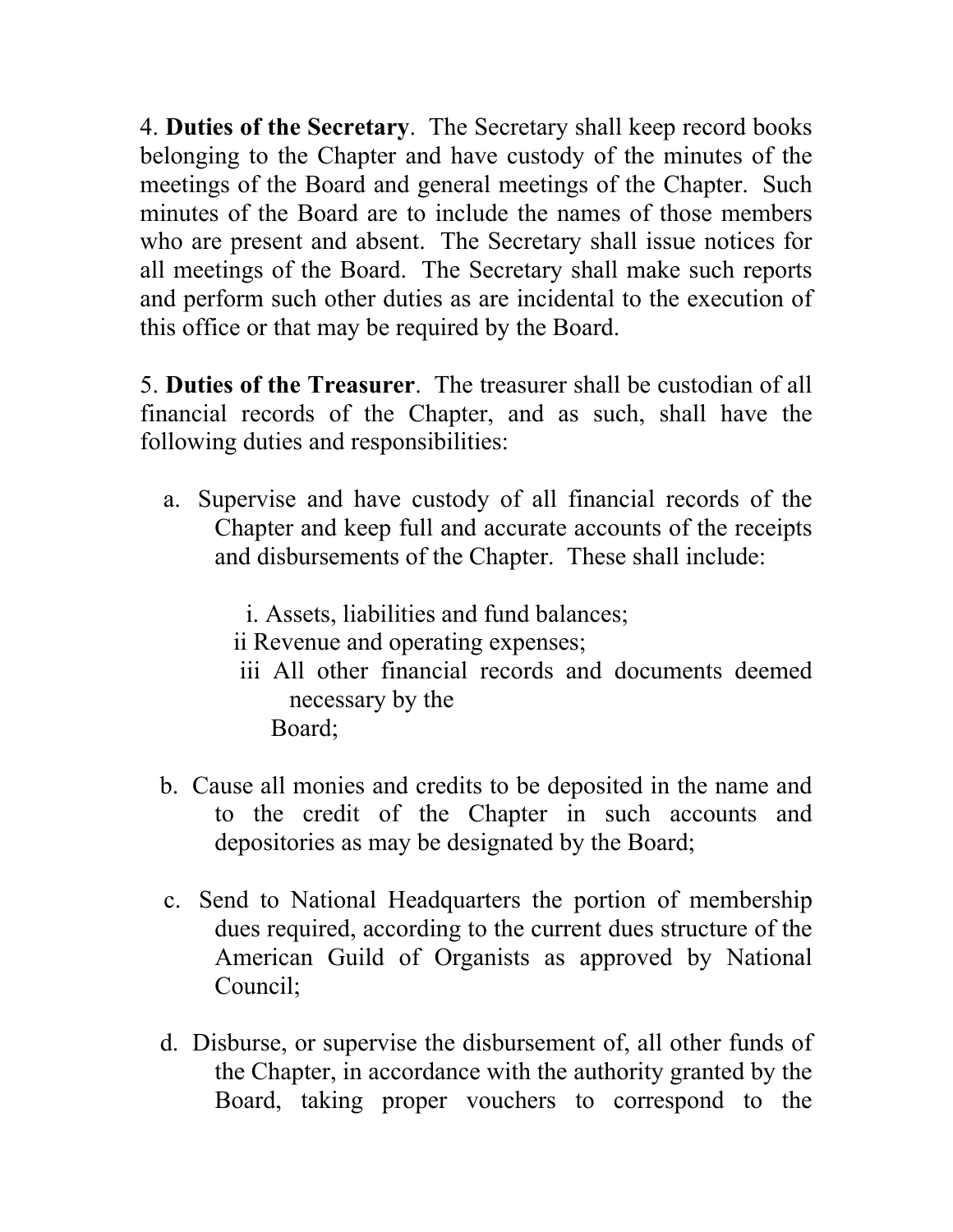disbursements;

- e. Prepare and submit such reports or statements of the Chapter's finances and accounts as may be requested by the Board;
- f. Sign and/or countersign such instruments requiring his/her signature;
- g. Serve as a member of the Investment Committee;
- h. Perform such other duties incidental to the execution of this office that may be required by the Board.
- 6. **Duties of the Registrar**. The Registrar shall be custodian of the membership records of the Chapter and, as such, shall have the following duties and responsibilities:

a. Collect all dues and deliver said monies to the Treasurer of the Chapter;

- b. Report to AGO National Headquarters the names of all members who have paid dues, including information on 1) class of membership (voting member, chapter friend, subscribing member), 2) information on membership history (renewal, new member, reinstatement of lapsed member) and 3) dues category (student, regular, senior, partner, etc.) A copy of this list also is provided to the Chapter Treasurer;
- c. Gather current information for the annual Chapter Directory and be responsible for the production and distribution by October of each year. The Directory shall also include official addresses and contact information for the Chapter and for National Headquarters, for Chapter officers and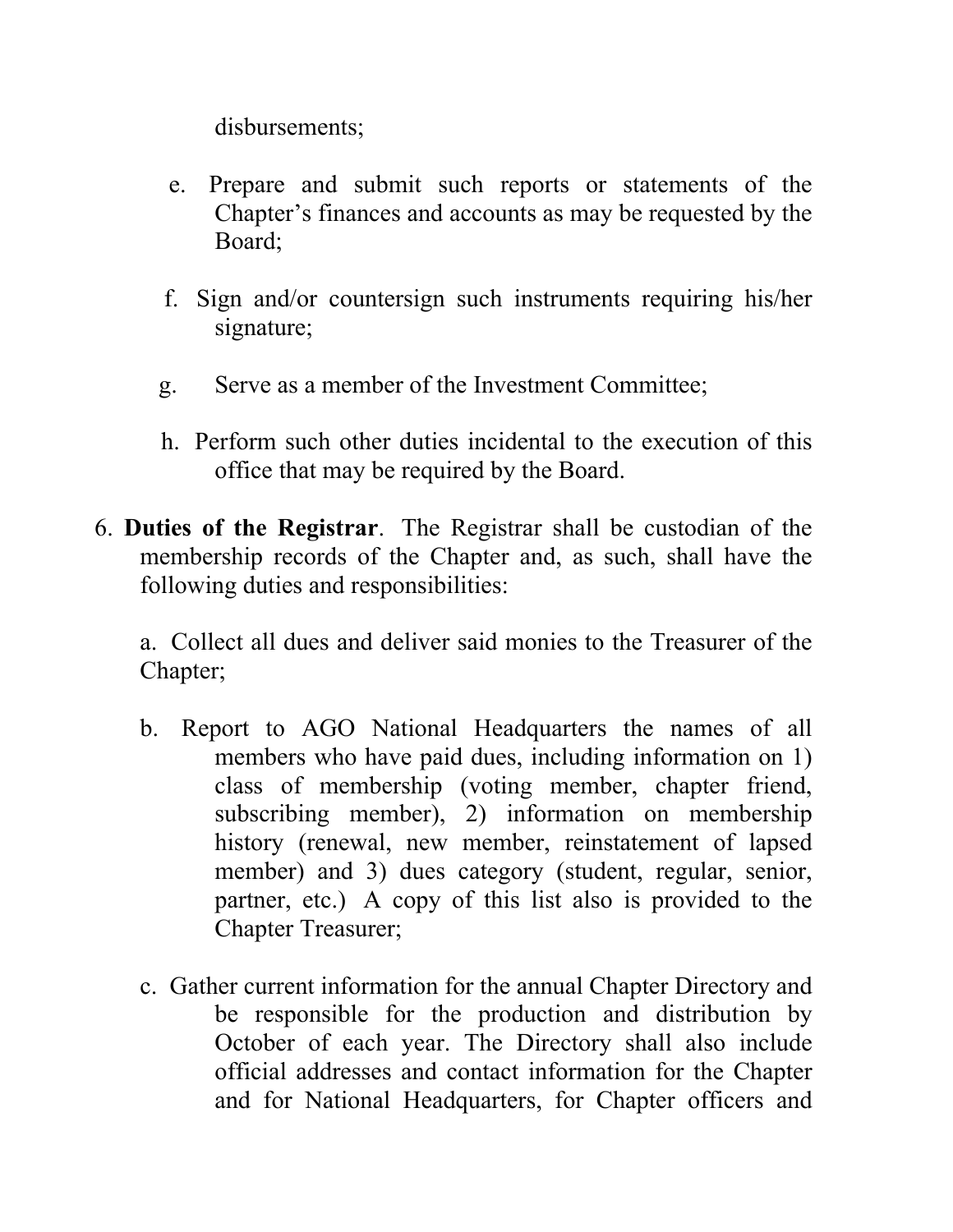committee Directors, and for Regional Councilors and District Conveners. The Directory shall also include the following: a schedule of Chapter programs for the year; general information about the Chapter a listing of names of patrons and sponsors of the Chapter and its activities; the AGO Code of Ethics and Code of Professional Standards; and any other material that the board shall deem necessary or helpful to the membership

d. Provide membership forms upon request, which shall include the national membership application, national reinstatement form and Chapter membership renewal form;

e. Send out on a timely basis chapter membership renewal forms and other such items as may be deemed necessary by the Board.

f. Send the following items to new and/or prospective members:

- i. National membership application
- ii. New member materials (if applicable)

g. Provide regular backups of guild membership information to the appropriate officer;

h. Perform such other duties as are incidental to the execution of this office or that may be required by the Board.

7. **The Board**. The Board is the governing body of the Chapter. It conducts the business of the Chapter when the full membership does not meet. Its actions are subject to review by the Chapter membership. The Board shall consist of thirteen members: all elected officers of the chapter (4) and all duly elected members of the Executive Board (9). All chairs or representatives, position chairs, and Chapter members with a specific concern who request and are approved attendance by the Dean, and all District,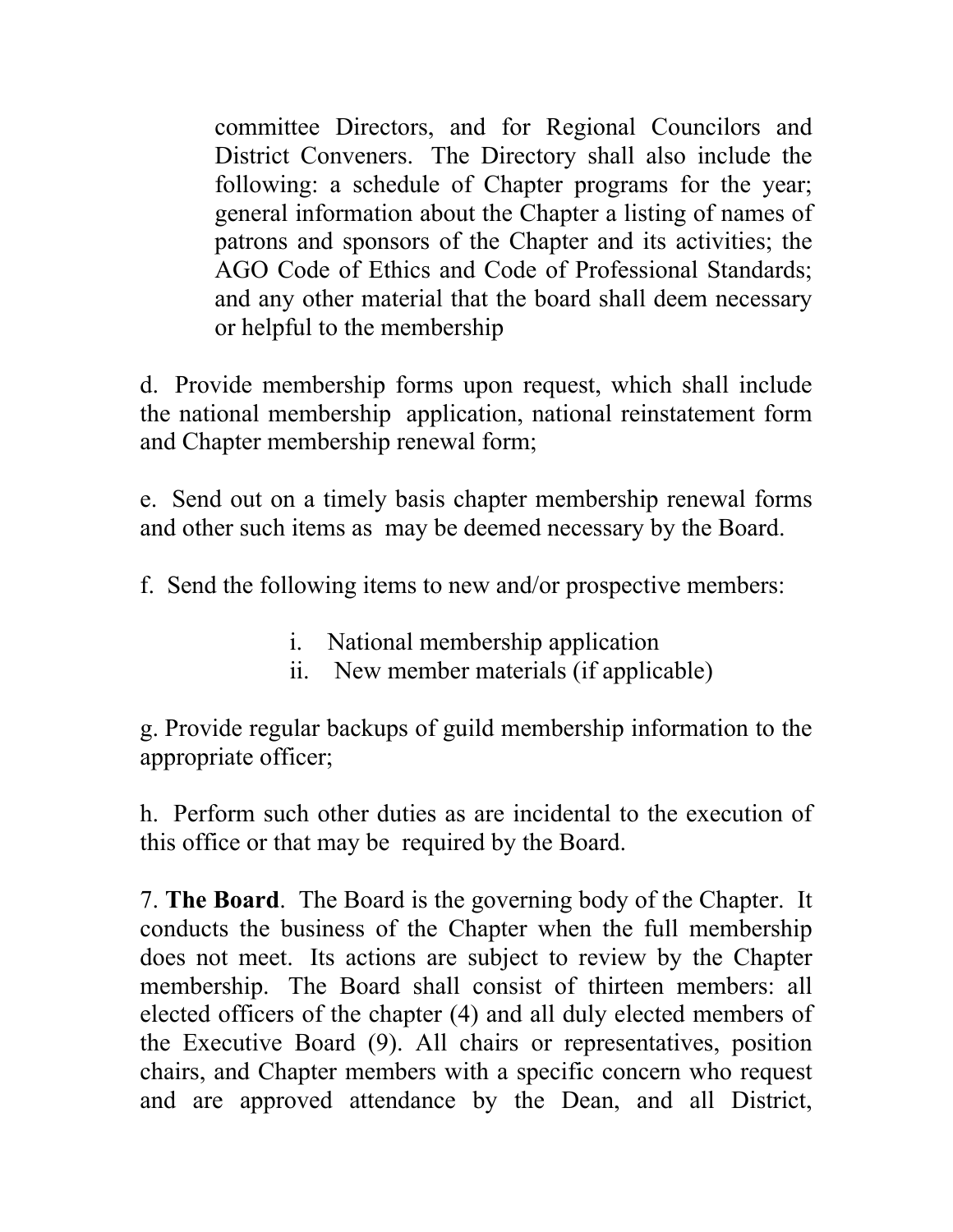Regional, and National officers who are members of the Chapter may attend Chapter Board meetings with voice, but no vote.

> a. **Board Meetings**. The Chapter Board shall meet on a periodic and timely basis (generally once monthly) and shall be empowered to transact the business of the Chapter between General Chapter Meetings. All actions of the board are subject to ratification by the Chapter. The Dean shall call all meetings of the Board with not less than fourteen (14) days notice. At all meetings, the presence at the commencement of such meeting of not less than a majority of the Members shall be necessary and sufficient to constitute a quorum for the transaction of any business. Regular attendance by the Board members is expected at Board meetings.

> b. **General Meetings of the Chapter.** The Chapter shall hold a minimum of one (1) general Chapter meeting per year, usually at the September program, when the Dean shall report on the state of the Chapter and preside over the transaction of any other business that shall come before the Chapter. At all meetings of the Chapter the presence at the commencement of such meeting of not less than ten percent of the voting membership, or twenty-five voting members, shall be necessary and sufficient to constitute a quorum for the transaction of any business.

SECTION V. **Dues of the Chapter.** The AGO National Council determines annual dues for membership in the American Guild of Organists. The Chapter shall collect and report membership dues according to these policies as embodied in the instructions issued annually from National Headquarters. Dues of the Chapter subscribing members are set annually by the Chapter Board.

## SECTION VI. **Election Procedures.**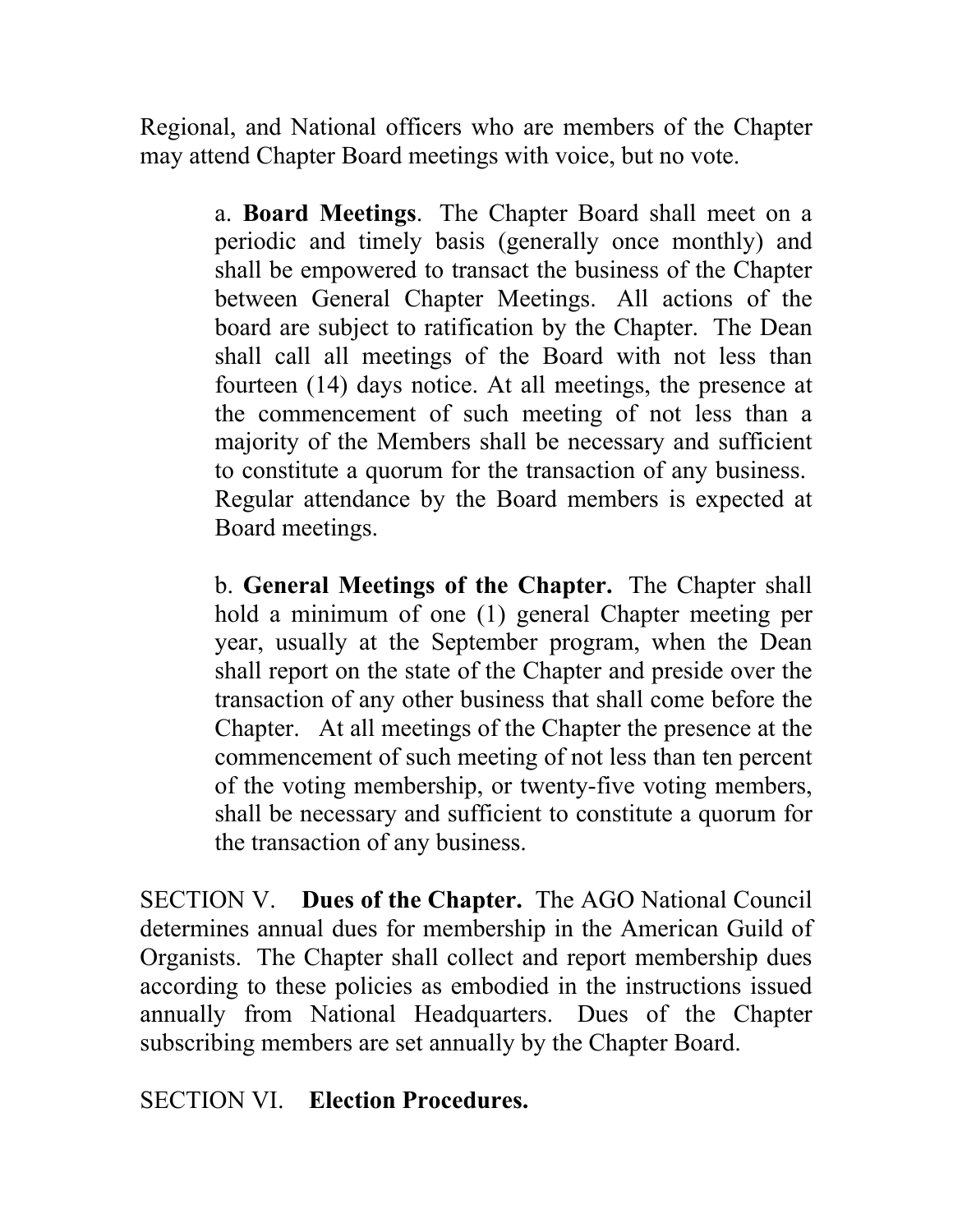1. **Nominating Committee.** The Nominating Committee shall consist of five (5) persons who are members of the Chapter in good standing, not more than two (2) may be members of the Board, and is appointed no later than January 31. The Nominating Committee shall nominate one (1) or more candidates for each office and an excess of candidates for the Executive Board in place of those whose terms of office are about to expire. The slate prepared by the Chapter Nominating Committee shall be delivered to the Board, recorded in the minutes and announced to the members of the Chapter prior to April 1 of the election year. The ballot will include space for write in candidates. Notice of this procedure as well as the list of Nominating Committee members shall be stated in the Chapter newsletter no later than March 1 of each election year.

2. **Election of Officers.** Numbered ballots including the Chapter Nominating Committee slate shall be prepared by the Secretary or other appointed officer and mailed to each eligible voting Chapter member within the first week of April. Ballots shall be returned to, and counted by an independent auditor no later than May 1, and shall report the results to the Secretary and Newsletter Editor. These shall appear in the June issue of PIPENOTES. A plurality of votes cast shall be sufficient for a candidate to be elected.

*3.* **Election of Board Members***.* Elections for Board members are held annually*.* Each member at-large is elected for a term of three years, one-third of the total number of members at-large being selected in each election year.

a. **Vacancies on the Board.** Any member of the Board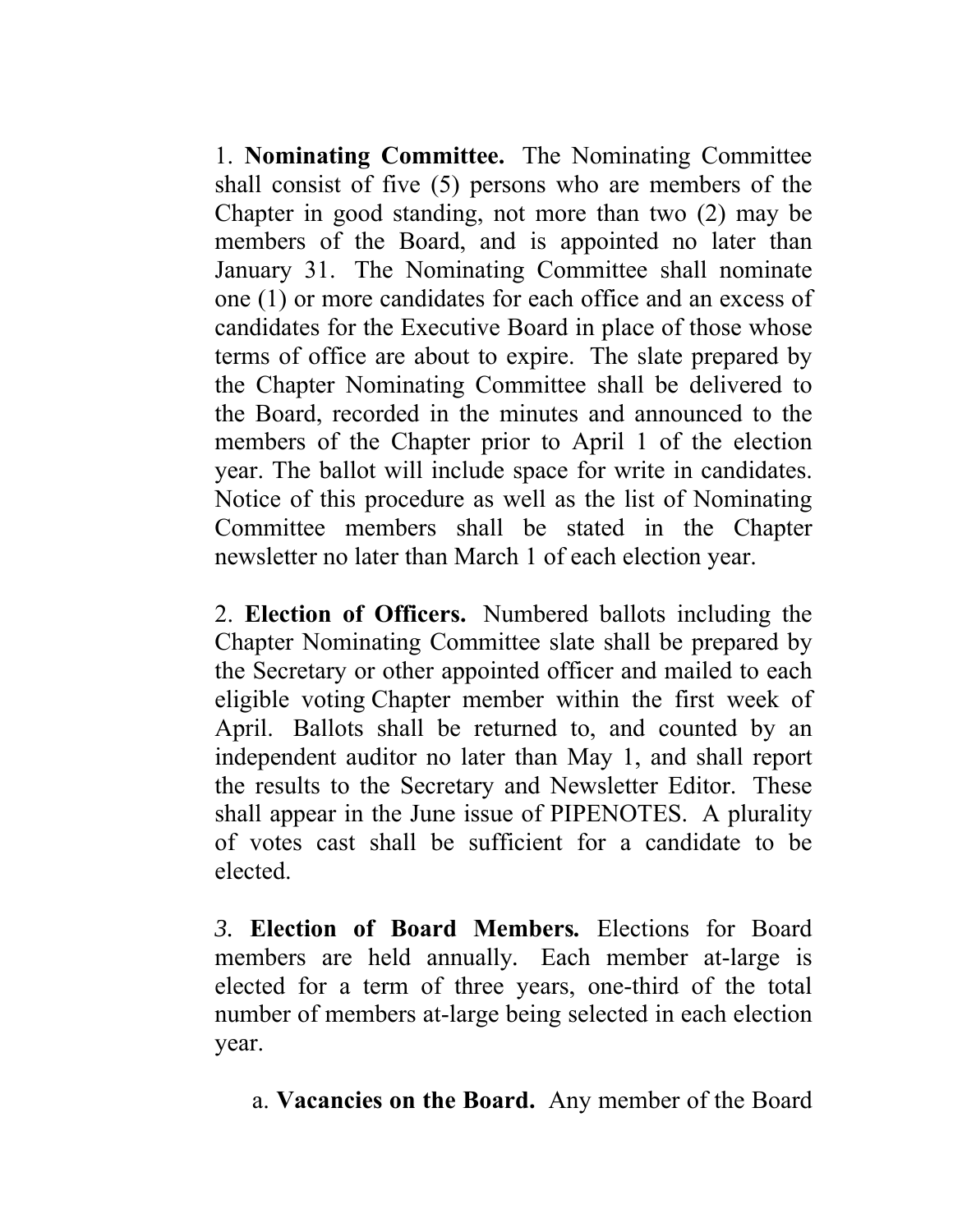may resign with such resignation submitted in writing to the Dean, who will forward it to the Board. The resignation will be effective immediately upon its acceptance by the Board. Vacancies on the Board that may result from, but not be limited to, resignation or death of a member, removal of a member for failure to fulfill his/her responsibilities, or an increase in the number of members of the Board may be filled by appointment to the Board upon nomination by the Dean. A person appointed to fill such a vacancy shall meet all qualifications to hold office and shall serve for the unexpired term of his/her predecessor, and until the successor has been duly elected and officially installed.

b. **Removal from Office.** An officer or duly elected member of the Board may be removed from office due to inability or failure to fulfill his/her responsibilities only by action of the Chapter Board as follows:

> i. By simple majority vote the Board shall authorize the Dean (or other officer designated by the Board) to send a formal written notice to the officer or Board member in question, stating the action is pending before the Board to remove him/her from office. In the event of such action against the Dean, the Sub-Dean shall act as the Chapter's executive officer.

> ii. The Officer or Board member in question shall have a maximum of two weeks to respond, or until the next meeting,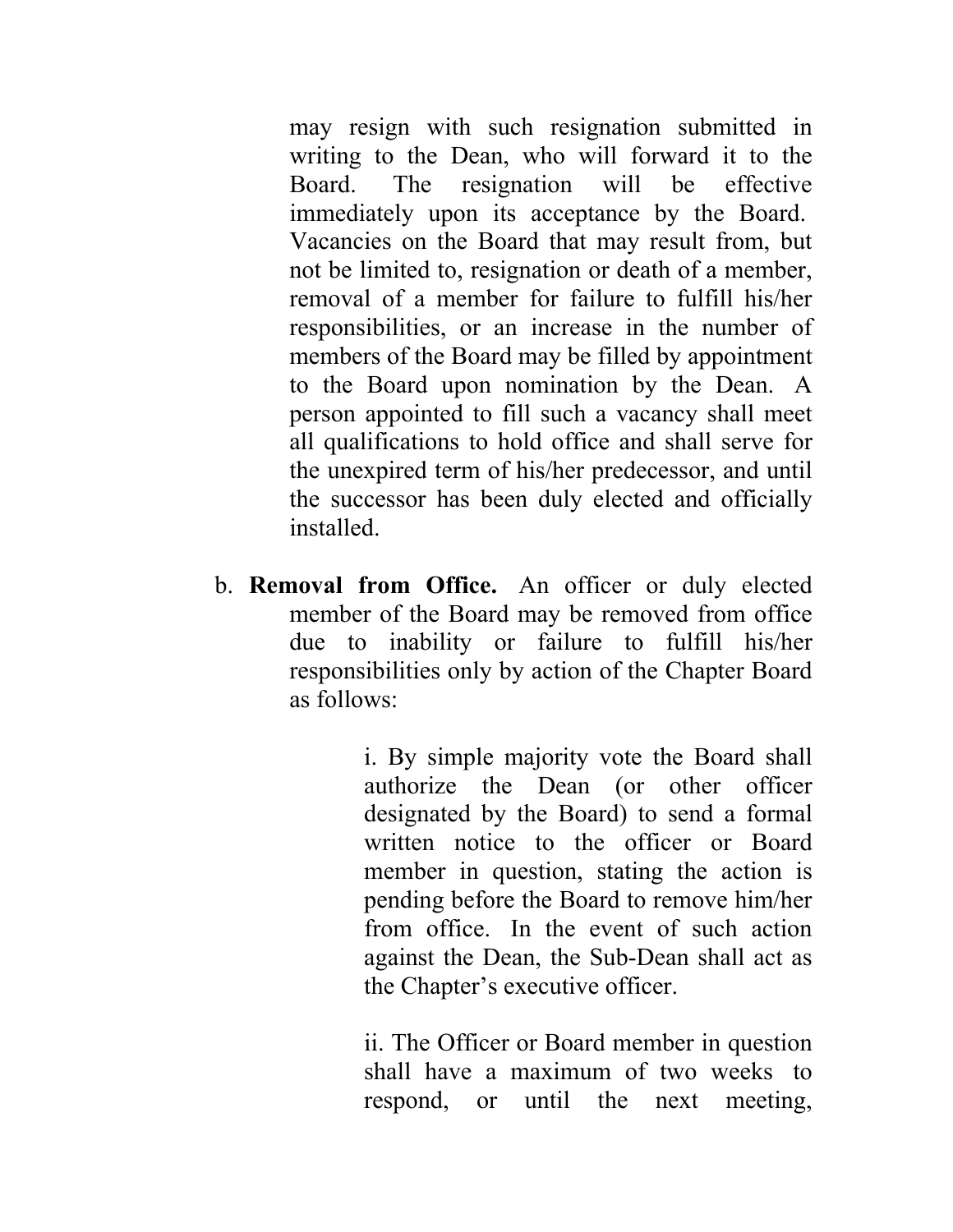whichever occurs later, after which time action to remove the said individual shall require a two-thirds majority vote of the Board.

SECTION VII. **Programming Policy.** All programs sponsored by the Chapter must have the approval of the Board. The dates and budget for these programs must also be approved by the Board, generally at the May Board meeting preceding the coming program year. Any organization or member wishing to co-sponsor a program with the Chapter shall submit such a proposal to the Sub-Dean, who serves as Chair of the Program Committee, by March 1 of the planning year, with the understanding that the confirmation of the event cannot be given until this shall be approved by the Board. Normally fees are not granted to those Chapter members who participate as individual recitalists or as workshop presenters.

## SECTION VIII. **Standing Committees and Positions**

## 1. **Standing Committees:**

- a. The Board has the power to create all standing committees and appoint Committee Chairs. The Dean nominates committee Chairs, and each committee Chair appoints the members of his/her committee. The Dean serves as an ex officio member of all committees.
- b. The Chair of each committee shall report on the committees' activities to the Board.
- c. Except for specific committees designated by the Board, no committee should have more than five members, including the Chair. All committee members must be voting members of the Chapter.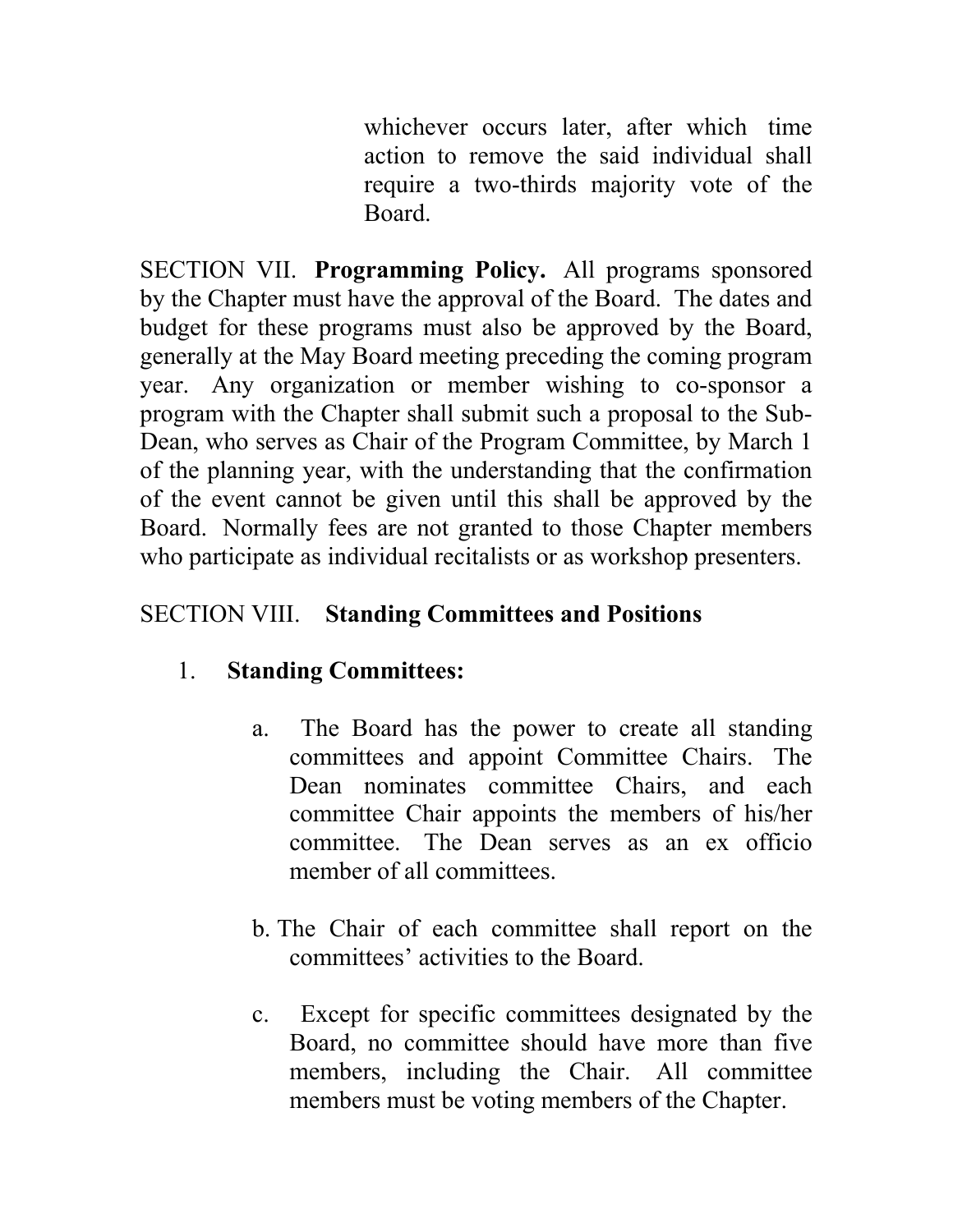- d. Vacancies on committees may be filled at any time by appointment of the Committee Chair with approval of the Board.
- e. Removal of a committee member requires Board Approval.
- f Each committee is subject to an annual budget as approved by the Board. The committee Chair is responsible for keeping the committee within its budget and for submitting the annual budget or any requests for additions to the budget to the Board in a timely manner.
- g. The standing committees of the Chapter are:

**i. Audit Committee.** The audit committee reviews the current year's financial statements and supporting records to help ensure that the reported results represent the financial transactions of our Chapter, and that there are reasonable procedures and controls on the access, use and safeguarding of those assets.

**ii**. **Compositions Committee.** The Compositions Committee, in consultation with the Board, promotes the creation of new works for performance in which the pipe organ has a role. New works can be commissioned or encouraged through the holding of a contest.

**iii. Development Committee.** The Development Committee is responsible for raising extrabudgetary monies for projects approved by the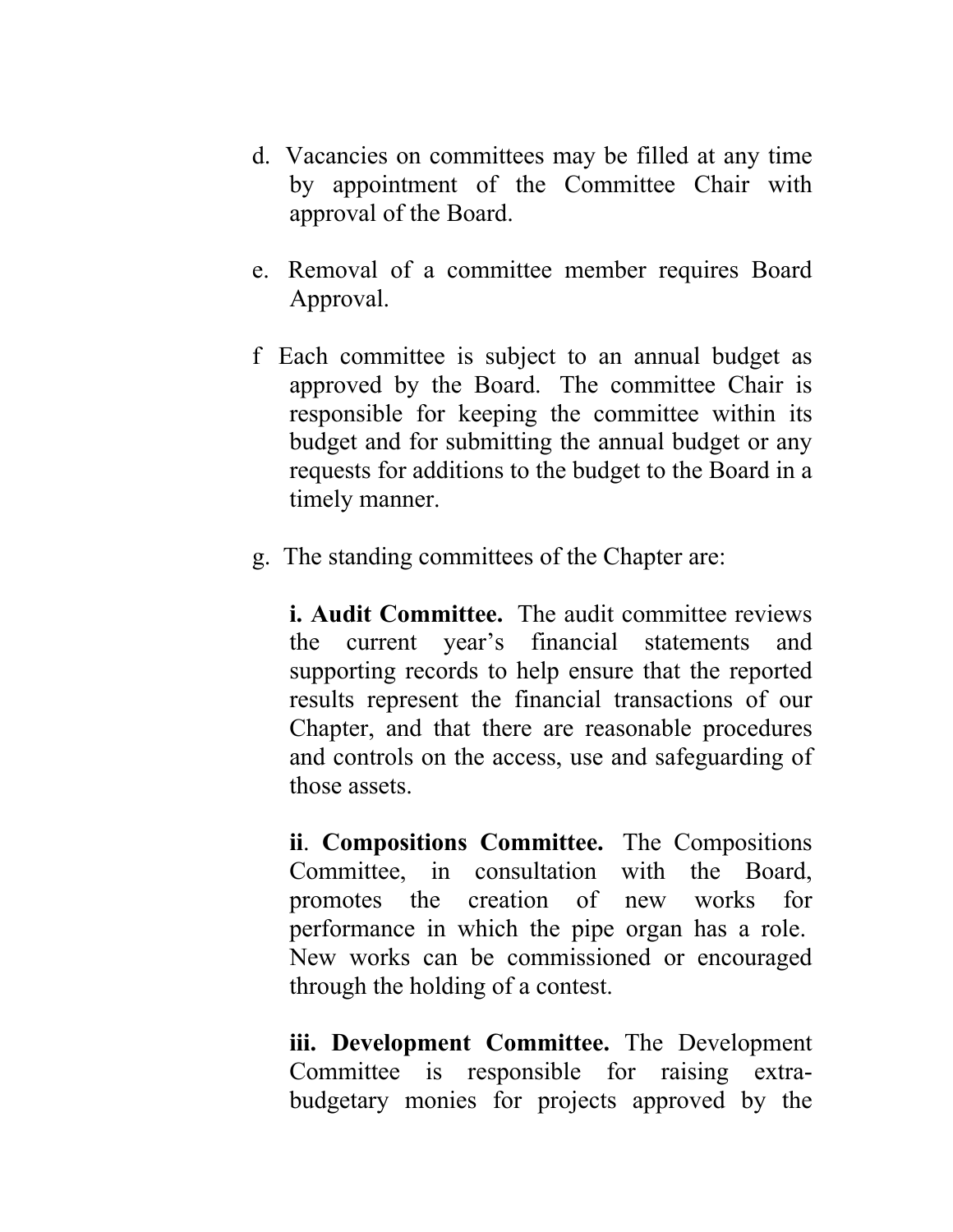Board. This committee would be responsible for developing grant proposals and generating additional donations.

**iv. Education Outreach Committee.** The Education Outreach Committee shall be responsible for developing and carrying out programs and events for elementary, middle, and high school students.

**v. Hospitality Committee.** The Hospitality Committee shall be responsible for greeting members and guests at chapter events. With direction from Program Committee, venue coordinator and the Dean, committee members assist with registration, distribute programs, prepare and serve refreshments, coordinate catered meals and provide other support functions.

**vi. Investment Committee.** The mission of the Investment Committee is to manage the TCAGO investments in such a way as to maintain principal and provide returns for the use of the chapter. Membership consists of the Dean, Treasurer and three other rotating members, with at least one member not on the board. This committee should meet at least once per year.

**vii. Pipedreams Scholarship Committee**. This committee is made up of three members who organize auditions and award scholarships to Junior and Senior High school students for organ study. Funds for the scholarship awards are from the income of the Pipedreams Scholarship Fund.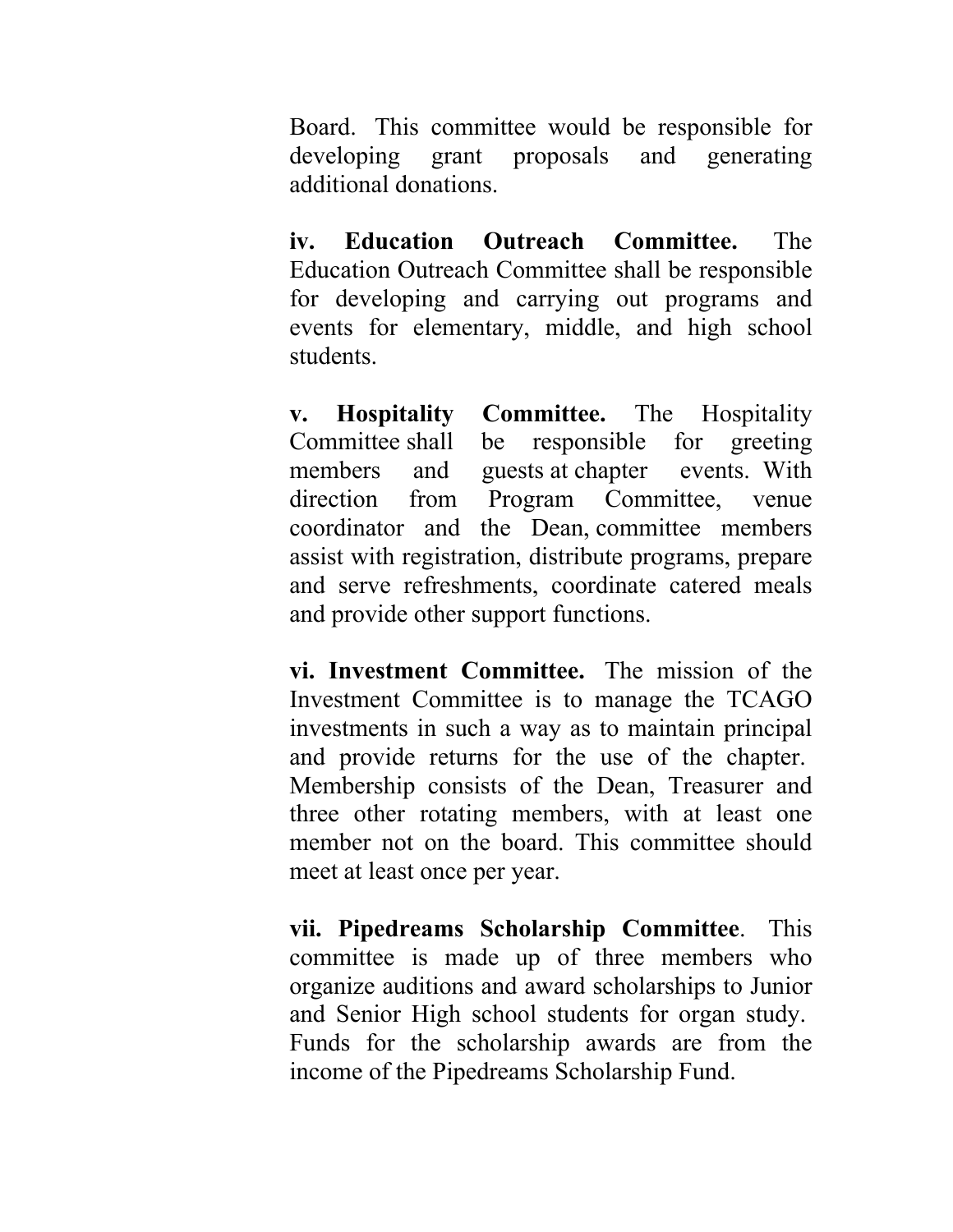**viii. Professional Development Committee.** The Professional Development Committee, in adherence with the National AGO Code of Ethics, shall be responsible for developing Chapter policy and establishing relations with institutions in the community regarding the ethical and professional conduct of the Chapter's members. The Chair of this Committee shall be the Chapter's Professional Development Coordinator. This Committee shall also be specifically responsible for regular membership interest and surveys, and promotion of the policies set forth in the National AGO Code of Ethics. The Chapter Placement Coordinator participates as an ex officio non-voting member of the Professional Development Committee.

**ix. Program Committee.** The Program Committee, of which the Sub-Dean shall be the Chair, shall be responsible for all programming by the Chapter, including but not limited to workshops, special organ events and concerts, recitals, and lectures. This Committee shall be responsible for proposing a program calendar and budget for the season to the Board and carrying out the appropriate logistics and making all arrangements to ensure the smooth execution of Chapter events.

**x. Publicity Committee.** The Publicity Committee shall be responsible for all publicity concerning public programs, and any other activities of the Chapter as the Board shall deem necessary. This committee is also responsible for producing the Chapter Promotional Brochure, and sending chapter event news to National. The logo of the American Guild of Organists shall be used with all publicity.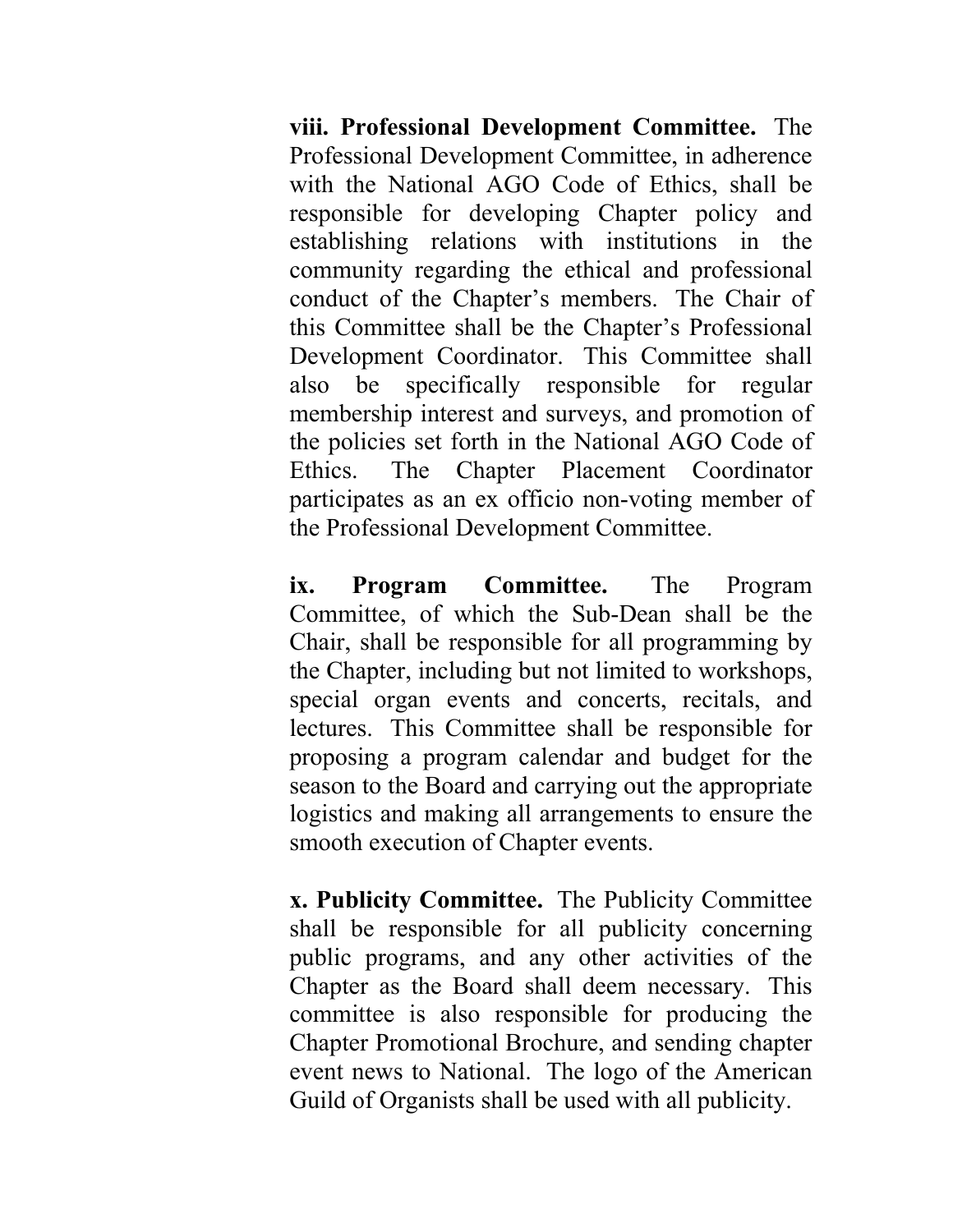**xi**. **Special Projects Committee**. The Special Projects Committee evaluates and recommends to the Board of the TCAGO the funding of proposed special projects that are not included in or are funded by the annual budget. The committee consists of three members who meet at least twice a year. The committee is only active when the Board allocates funds to it. A recommendation to the Board requires at least two affirmative votes by the committee. (Note: This committee works on allocating internal funds, the development committee works on finding external funds).

## 2. **Other appointed positions:**

**a**. **AGO Certification Coordinator.** The AGO Certification Coordinator shall be responsible to aid members of the Chapter in their preparation for the AGO examinations. The Coordinator shall be responsible for conducting AGO examinations.

**b**. **Archives Director.** The Archivist is responsible for collecting, cataloging, filing, and storing all pertinent Chapter archival materials at either the Minnesota History Center, or the Chapter Archives so that they are accessible to members.

**c**. **Chaplain.** The Chaplain shall be nominated by the Dean and appointed by the Board and shall serve a term of one (1) year, with eligibility for appointment to successive terms. The Chaplain shall perform those duties deemed appropriate to the office.

**d**. **Competition Coordinator.** The Competition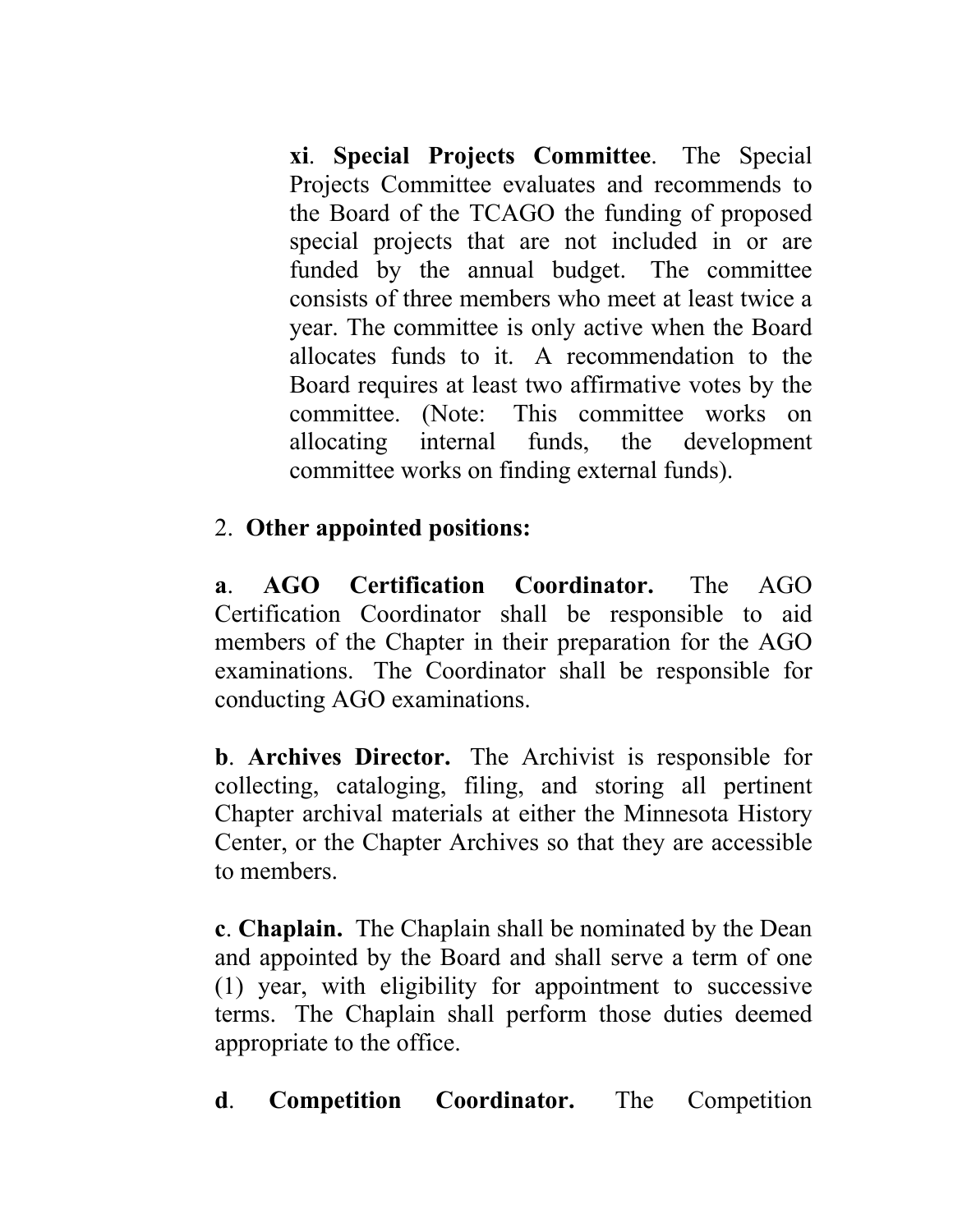Coordinator shall be responsible for carrying out the appropriate logistics and making all arrangements to ensure the smooth coordination of the annual Scholarship Competition. This Competition is held in conjunction with the Schubert Club, with the TCAGO providing second prize monies. In odd-numbered years, the Chapter Scholarship Competition shall be in full accordance with the rules and policies of the American Guild of Organists Regional Competition for Young Organists.

**e. Communications Coordinator**. Explore the use of social media such as Facebook and Twitter. Help develop policies regarding content of web and printed material. Develop and expand the advertisers for Pipenotes and the web. Promote the web site to members and non members alike. Develop best practices for efficiently and effectively communicating with members, prospective members, and the public.

**f. Membership Coordinator.** The Membership Coordinator shall be responsible for activities focused on recruiting and retaining chapter membership.

**g. Newsletter Editor.** The Newsletter Editor shall be responsible for publishing nine monthly issues of PIPENOTES, the Chapter newsletter.

**h. Placement Coordinator.** The Placement Coordinator shall be responsible for accepting notices of job openings, listing positions in the Chapter Newsletter and in other media as determined by the Board, and any other duties as the Board shall deem necessary.

**i. Webmaster.** The Chapter Webmaster shall have responsibility for maintaining the Chapter web site with the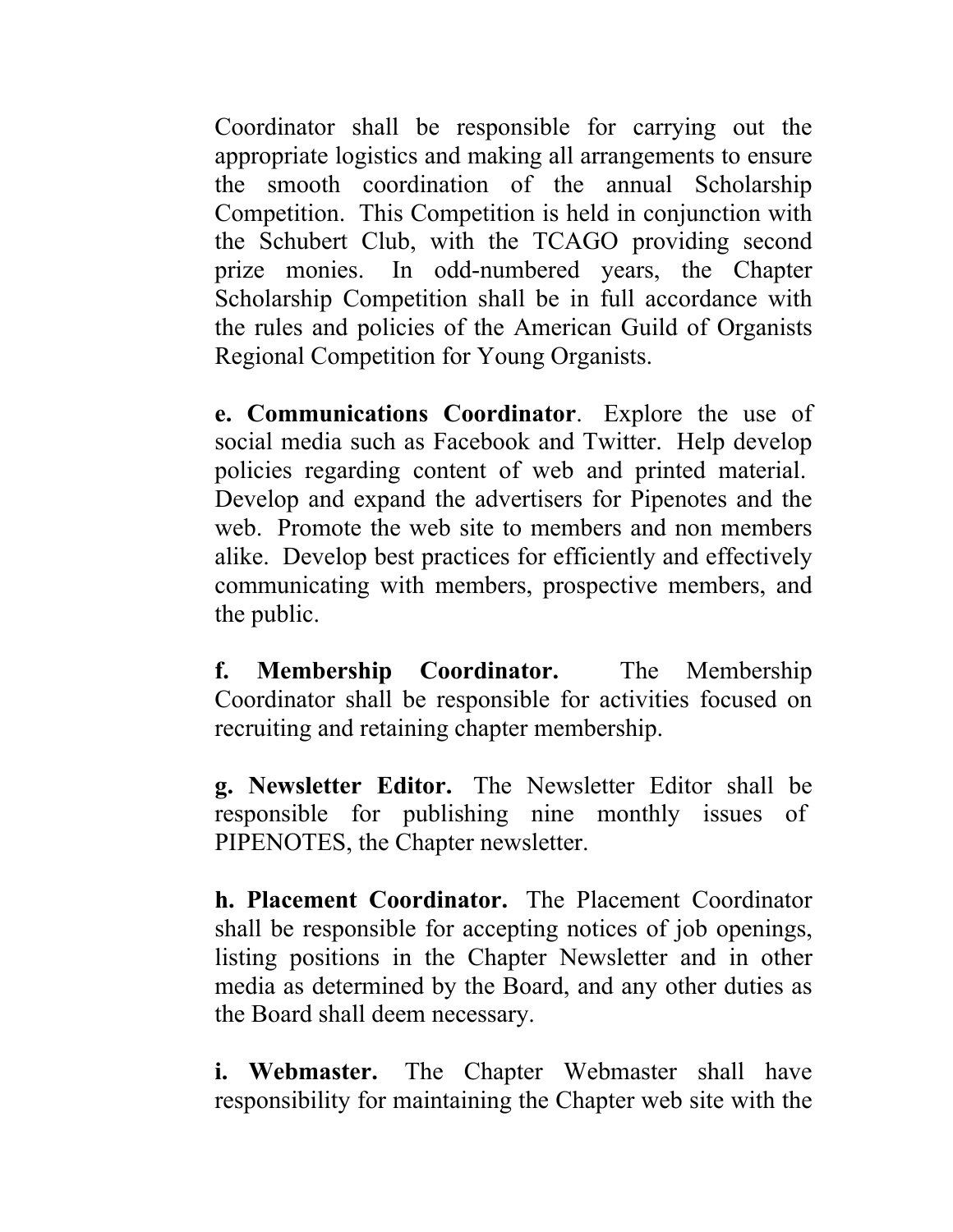most current information possible. The web site shall include, but not be limited to, the following: a full listing of chapter events for the current year; contact information for Chapter leaders as determined by the Board; a link to the National AGO web site, and any other information useful to individuals interested in contacting the Chapter through the Internet. The Chapter Webmaster shall forward the Chapter's web address to National Headquarters to enable interested parties to reach the Chapter from a link on the National AGO web site.

SECTION IX. **Amendments to Operating Procedures.**  Following adoption by the Board and approval of the Chapter, Regional Councilor, and the Vice President, these OPERATING PROCEDURES and any provision thereof may be amended at any time by action of the Board. A majority of votes cast shall be sufficient to amend any provision of or add to these OPERATING PROCEDURES. Any amendment or addition thereto shall be included in this document and added in numerical sequence in order of enactment, complete with the date of such enactment.

WHEREFORE, we, the undersigned, do hereby adopt the above and foregoing OPERATING PROCEDURES to govern the Twin Cities Chapter of the American Guild of Organists, the first day of July 2012.

TCAGO Board of Directors, October 24, 2011 James Callahan, Dean, October 24, 2011

Approved by vote of the Membership on May 15, 2012

## **Addendum**

The Secretary and Treasurer will each serve for a term of one (1)